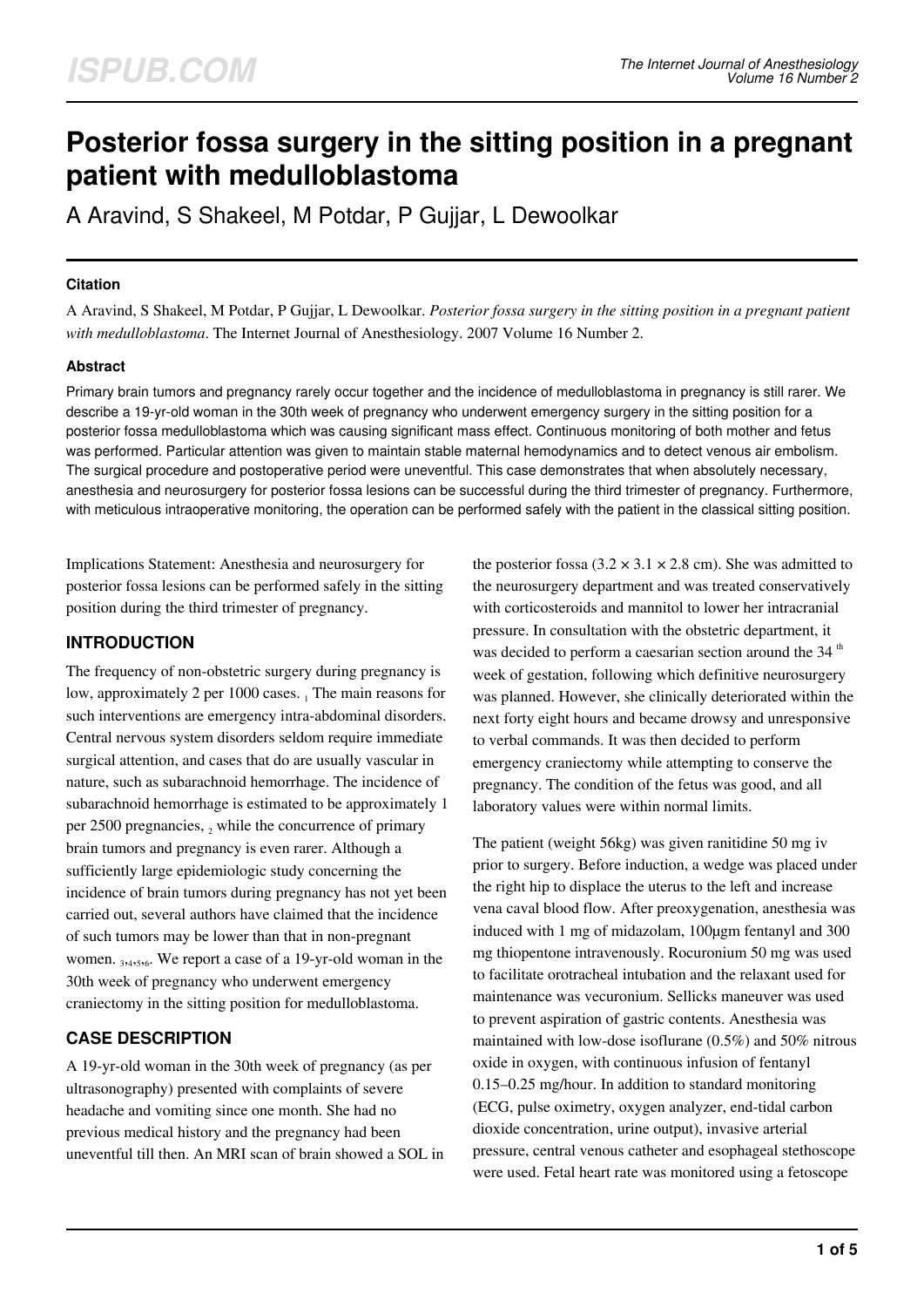and the obstetricians were standby to intervene in case of fetal compromise. With constant monitoring of central venous pressure, heart rate and arterial pressure and judicious administration of 0.9% normal saline, the patient was gradually given sitting position with continuous monitoring for hemodynamics. A midline suboccipital craniectomy was performed and the mass completely resected. Intra operative blood loss was 500ml. Histopathology confirmed the diagnosis of medulloblastoma. Monitoring of the mother and fetus was continued throughout surgery and periodically during the first 24 hours after operation.

Throughout surgery, ETCO2 and esophageal stethoscope monitoring was done to detect any episode of air embolism. There was no venous air embolism detected. All vital parameters were stable throughout the procedure. Arterial blood gases were assessed periodically with mean values as follows: pH 7.38–7.49, PaCO<sub>2</sub> 26-32 mm Hg, PaO<sub>2</sub> 195-225 mm Hg. Plasma electrolyte concentrations and blood glucose were within normal limits intraoperativley. After surgery neuromuscular blockade was reversed with glycopyrrolate and neostigmine.

After adequate reversal of neuromuscular blockade and full recovery of protective airway reflexes, the patient was extubated. Post operatively, the patient was transferred to the neurosurgical ICU and shifted to the ward after 24 hours. Subsequent obstetric and ultrasound checks were normal. She was discharged on the  $4<sup>th</sup>$  postoperative day. The rest of her pregnancy was uneventful and she subsequently had a full term normal delivery (Birth weight 2.9kg and Apgar score 9/10 at one minute). Both the mother and baby are presently well and the mother is scheduled to undergo postoperative radiotherapy.

**Figure 1** Figure 1 : Pre operartive MRI

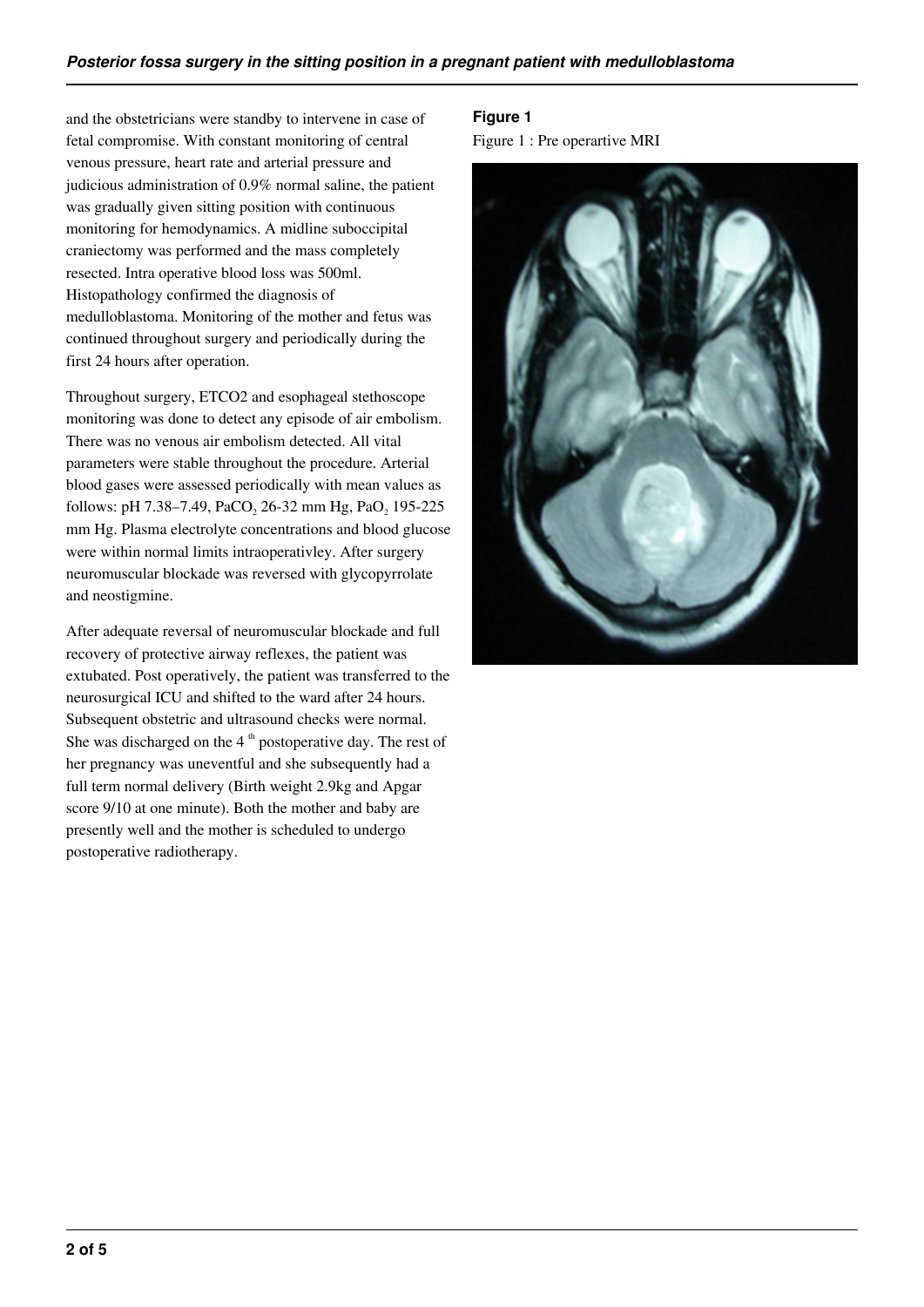# **Figure 2**

Figure 2 : Postoperative CT



# **DISCUSSION**

Medulloblastoma is rare in adults, accounting for  $\langle 1\% \rangle$  of all adult brain neoplasia  $_7$ . Surgery and radiotherapy are the standard of care in the treatment of adulthood medulloblastoma<sub>s</sub>. However, the management of medulloblastoma patients during pregnancy poses a difficult dilemma. This includes the patient and fetus's well being weighed against treatment toxicities. In the third trimester, an early delivery should be considered as the outcome of individual cases cannot be guaranteed. However, if the surgery is an emergency, pregnancy should not affect the decision to proceed. A medulloblastoma causing brainstem compression is an emergency, in which case delay could endanger the life of the mother and fetus. Furthermore, premature labor does not seem to be a frequent outcome of surgery during pregnancy, and fetal mortality and morbidity are minimal when surgery is unavoidable  $_{10}$ . However, the data regarding non-obstetric surgery during pregnancy refer mainly to abdominal surgery (often laparotomy), and reports on neurosurgery for brain tumors (particularly at the subtentorial site) in pregnancy are scarce.

Respiratory function during late pregnancy is known to be

more favorable in the semi-sitting position than in the supine or lateral positions, and in any position other than the full left lateral decubitus position, precautions must be taken to ensure that the gravid uterus is not impinging on the inferior vena cava, aorta or iliac vessels  $_{11}$ . We believe that the sitting position offers many advantages with acceptable risks in adult neurosurgical patients. It not only aids clear surgical access, but also improves cerebral venous drainage, lowers intracranial pressure (ICP) and promotes drainage of cerebral spinal fluid. We decided to operate in the sitting position as the prone position is contraindicated by the presence of the fetus. Almost all posterior fossa surgeries are performed at our institute with the patient in the sitting position, and therefore the surgical team is fully experienced in this particular surgical approach.

Anesthetic induction in such a case provides the clearest example of the need to reconcile competing clinical goals. A rapid-sequence induction designed to prevent aspiration does little to prevent the hemodynamic response to intubation that can be catastrophic for the patient who has an intracranial SOL or increased ICP. At the same time, a slow "neuro induction" with thiopental, a narcotic, a nondepolarizing muscle relaxant, and mask ventilation does little to decrease the risk of aspiration. We preferred not to use succinylcholine mainly for fear of increasing intracranial pressure. On balance, it seemed that the least risk for our patient was to proceed with careful induction that ensured hemodynamic stability and good oxygenation. Cricoid pressure was maintained from the point at which consciousness was lost until intubation was confirmed by capnography.

It was important for us to maintain an adequate arterial pressure to avoid uterine hypo perfusion and fetal hypoxia. Moreover, decreased uterine perfusion can also cause premature uterine contractions  $_{12}$ . It is our routine practice to insert an esophageal stethoscope and a central line in all sitting position cases. A CVP catheter is valuable as a means of assessing the effectiveness of the methods to raise venous pressure; in addition, if air does enter the circulation, it provides a potential method for aspiration.

The likelihood of premature labor and delivery following a neurosurgical procedure is less than with an intra-abdominal procedure. We preferred to use isoflurane to decrease uterine contractility during surgery. Moreover, use of an isoflurane fentanyl combination provided stable hemodynamics with adequate arterial blood pressure to avoid uterine hypo perfusion and fetal hypoxia.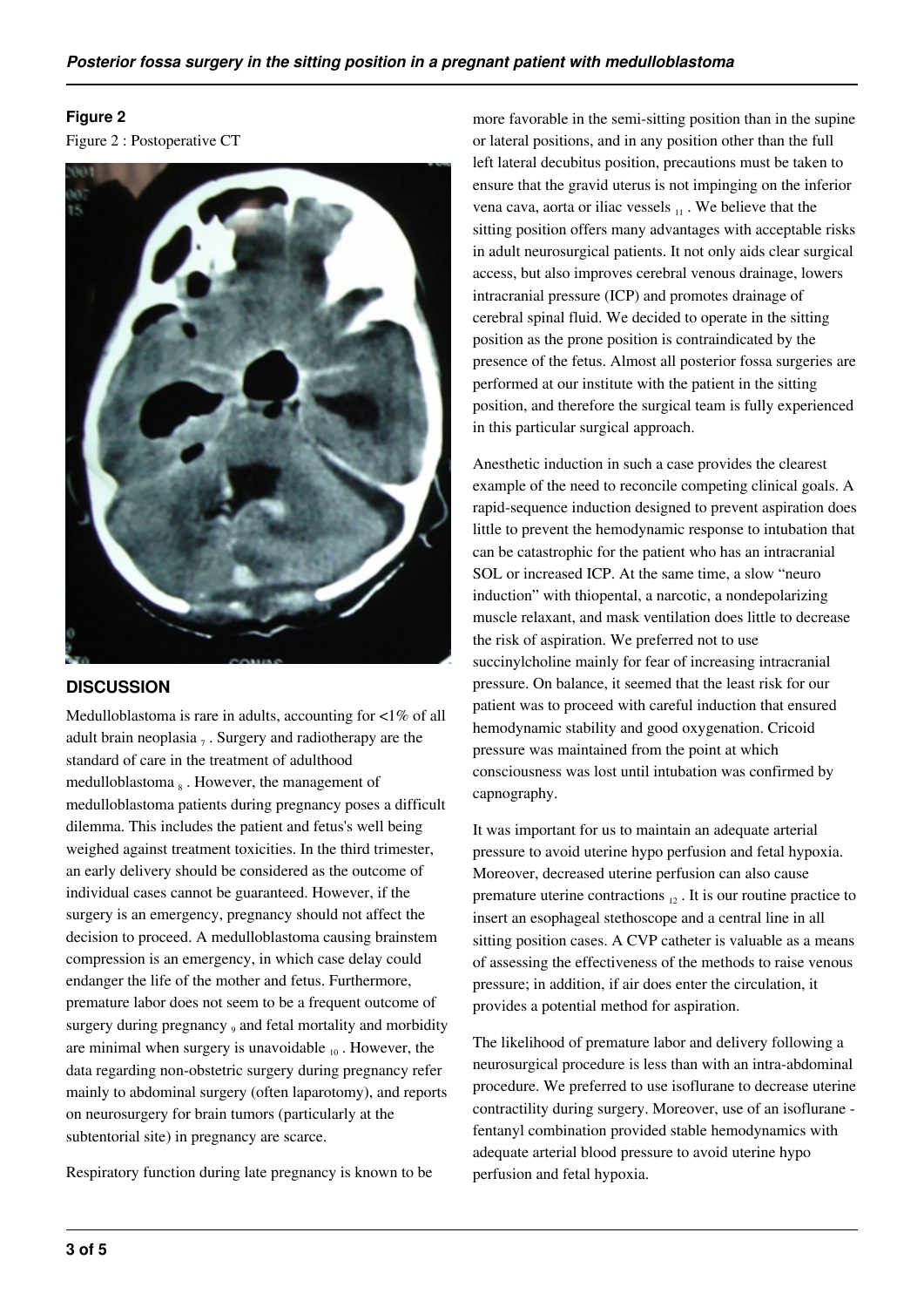Fetal heart rate monitoring is believed to be useful for identifying intraoperative conditions leading to impaired uteroplacental blood flow and fetal oxygenation. In a review, Rosen advocated fetal monitoring whenever possible <sub>13</sub>. However, Horrigan et al concluded that there is no documented evidence that FHR monitoring is required during nonobstetric surgical procedures in the pregnant patient, provided the mother is not hypoxic or hypotensive  $_{14}$ . Balki and Manninen reported successful management of a case similar to our patient without FHR monitoring 15.

In summary, this case demonstrates that anesthesia and neurosurgery for posterior fossa lesions can be performed safely during the third trimester of pregnancy. If the team is experienced, surgery in the sitting position is a valid option. Continuous monitoring of both mother and fetus is essential. It is important to prevent arterial hypotension which may lead to substantial reduction in uteroplacental perfusion, and to maintain normal  $PaO<sub>2</sub>$ ,  $PaCO<sub>2</sub>$  and pH, to avoid fetal hypoxia and acidosis.

#### **References**

1. Kammerer WS. Nonobstetric surgery in pregnancy. Med Clin North Am 1987; 71: 551-60

2. Rosen MA. Cerebrovascular lesions and tumors in the pregnant patient. In: Newfield P, Cottrell JE, eds. Neuroanesthesia: Handbook of Clinical and Physiologic Essential. Boston: Little, Brown and Company, 1991;

230-48

3. Haas JF. Pregnancy in association with a newly diagnosed cancer: A population-based epidemiologic assessment. Int J Cancer 1984; 34: 229-235.

4. HaasJF, Janisch W, Staneczek W. Newly diagnosed primary intracranial neoplasms in pregnant women: a population-based assessment. J Neurol Neurosurg Psychiatry 1986; 49: 874-880.

5. Roelvink NC, Kamphorst W, van Alphen HA, Rao BR. Pregnancy-related primary brain and spinal tumors. Arch Neurol. 1987 Feb; 44(2):209-215.

6. Simon RH. Brain tumors in pregnancy. Semin Neurol .1988 Sep;8(3):214-21.

7. Rutka JT. Medulloblastoma. Clin Neurosurg 44: 571-585, 1997.

8. Wolden SL, Dunkel IJ, Souwaidane MM et al. Patterns of failure using a conformal radiation therapy tumour bed boost for medulloblastoma. J Clin Oncol 21: 3079, 2003. 9. Amos JD, Schorr SJ, Norman PF, et al. Laparoscopic surgery during pregnancy. Am J Surg 1996; 171: 435-37. 10. Roelvink NCA, Kamphorst W, van Halphen HAM, Rao BR. Pregnancy-related primary brain and spinal tumors. Arch Neurol 1987; 44: 209-15.

11. Smith BE. Obstetrics. In: Martin JT, Warner MA, eds. Positioning in Anesthesia and Surgery, 3rd Edn.

Philadelphia: WB Saunders Company 1997; 267-79. 12. Gianopoulos JG. Establishing the criteria for anesthesia and other precautions for surgery during pregnancy. Surg Clin North Am 1995; 75: 33-45

13. Rosen MA. Management of anesthesia for the pregnant surgical patient. Anesthesiology. 1999 Oct; 91(4):1159-63. 14. Horrigan TJ, Villarreal R, Weinstein L. Are obstetrical personnel required for intraoperative fetal monitoring during nonobstetric surgery? J Perinatol 1999; 19: 124-6. 15. Balki M, Manninen PH. Craniotomy for suprasellar meningioma in a 28-week pregnant woman without fetal heart rate monitoring. Can J Anesth 2004; 51: 573-76.